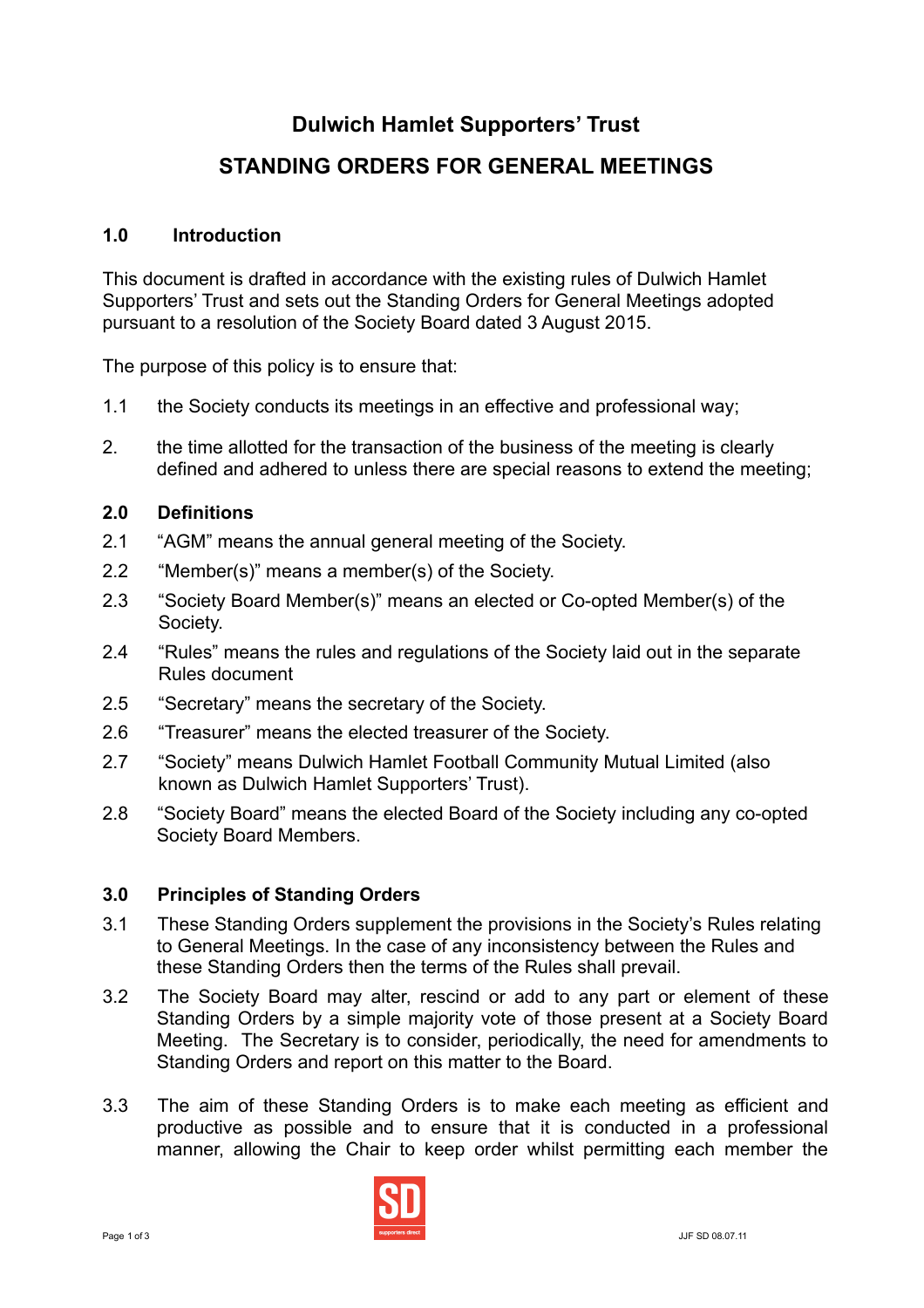opportunity to fully participate in the meeting. All these issues are key to the Society as its functional structure is based on the democratic process, of which meetings are a key part.

## **4.0 Form of Meetings**

- 4.1 Except where inconsistent with any legal obligation, the Board may, at its discretion, determine the form in which each General Meeting is held. The Board may select any of the following forms of meeting:
	- in-person meetings
	- meetings held by electronic means
	- meetings held by telephone
	- hybrid meetings combining some of the three types of meeting above

#### **5.0 Order of Business**

5.1 The order of business at every ordinary or special meeting of the Society shall be in accordance with the agenda of business issued with the notice of the meeting.

### **6.0. Speaking**

- 6.1 The mover of a motion or amendment shall be allowed up to 5 minutes in which to state the case. The mover of the motion shall also have the right to reply at the end of the discussion, and in replying shall be confined to answering previous speakers and shall not be permitted to introduce new matters into the debate. Up to 5 minutes shall be allowed for this right of reply after which the motion shall be put to the vote.
- 6.2 In regard to any motion or amendment no other speaker shall be allowed more than 5 minutes except with the permission of the Chair. No amendments to motions shall be accepted at a general meeting unless the notice convening the meeting has made clear that motions may be amended at the meeting.
- 6.3 Every member who wishes to speak shall address the Chair and confine their speech to the subject under discussion.
- 6.4 No member shall address the meeting more than once on the same subject except as provided in 5.1 and 5.2.
- 6.5 The Chair may invite an officer or professional advisor of the Society present at the meeting to give a report and/or to respond to any comments or questions raised by a member.
- 6.6 In response to any questions or comments raised by a member, the Chair reserves the right to arrange for a written response to be forwarded to the member in due course.

#### **7.0 Chair of Meetings**

7.1 The Chair shall facilitate general meetings. If s/he is absent or unwilling to act at the time any meeting proceeds to business then another Society Board member shall facilitate the meeting. If no other Society Board member is present or willing